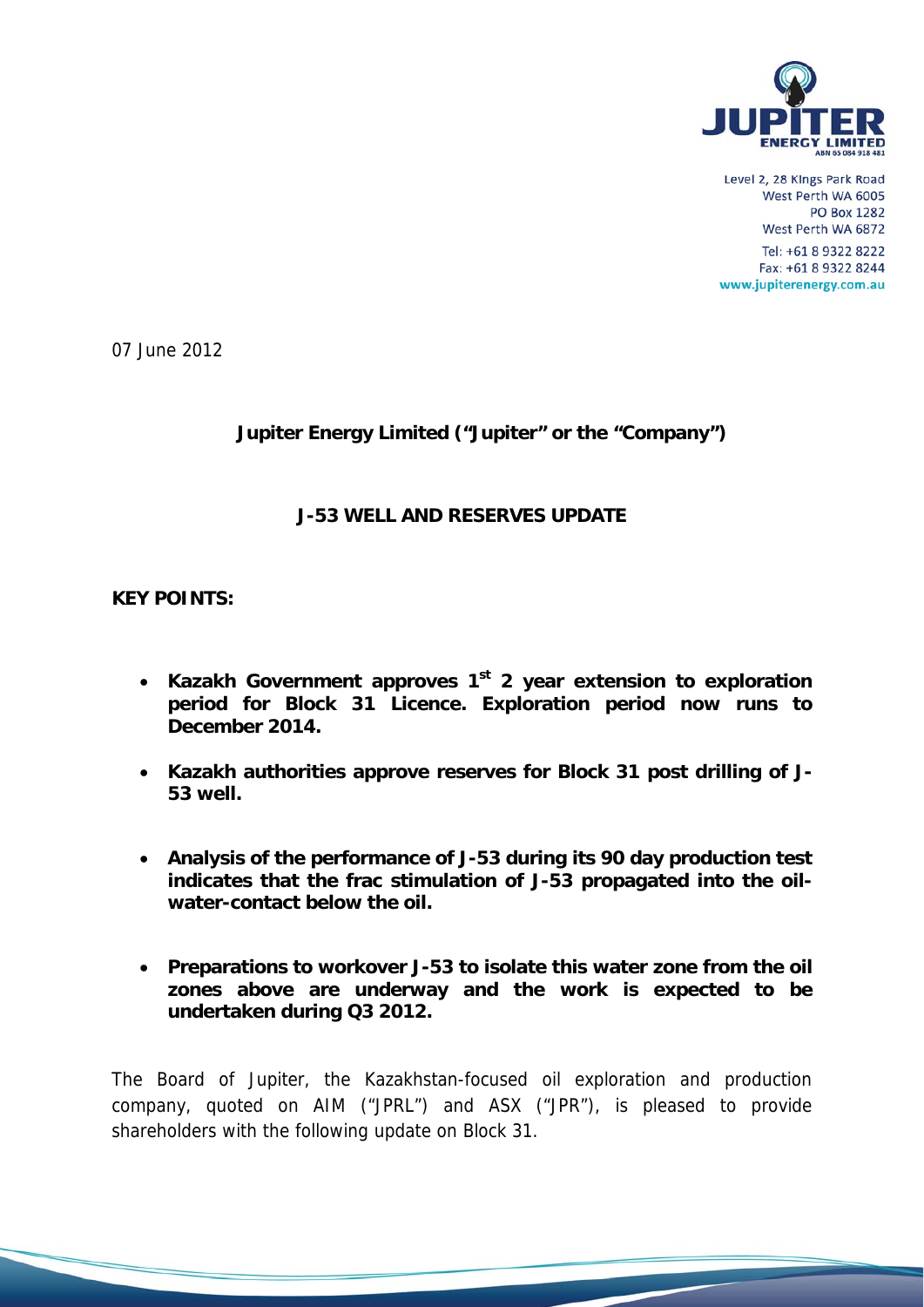## **Exploration Licence**

In March 2012 the Company applied for a 2 year extension to the Block 31 Exploration Licence. The Exploration Licence has an initial 6 year term (ending December 2012) with two 2 year extensions. The first of these extensions has now been approved by the Kazakh authorities, thus enabling the Company to continue exploring on Block 31 until at least December 2014. It is expected that the second 2 year extension will be applied for during 2014.

The Block 31 contract also provides for a 25 year Production Licence term and it is the Company's intention to continue exploring on the southern section of Block 31 whilst also applying, during 2013, for a Production Licence for the already discovered Akkar East field in the northern section of Block 31.

## **Reserves Update**

As part of the Trial Production application process, an estimation of reserves associated with the J-51 and J-53 wells had to be prepared under the accepted Kazakh standards and then submitted to the Kazakh authorities for approval. The Company can confirm that the State Reserves Committee has now approved reserves for the areas associated with the J-50, 51, 52 and 53 wells.

The State Reserves Committee has approved  $C1+C2$  reserves equivalent to  $\sim$ 37 million barrels (mmbbl) of oil recoverable under the Russian GOST classification system; while similar, the Board caution against extrapolation of this figure directly into the 1P (proved) or 2P (proved plus probable) classification of the Petroleum Resource Management System ("PRMS") used by international oil and gas companies.

Furthermore the Board advises that the estimation of C1+C2 reserves for Block 31 quoted above includes reserves for both the Triassic and Jurassic formations penetrated by the four wells, J-50, J-51, J-52 and J-53 and advises that the 24 mmbbl 2P recoverable reserves estimation prepared by Synergy currently in the public domain post the release of the May 2011 Competent Persons Report (CPR) are those within only the Triassic horizon after drilling J-50 and J-52.

The Company expects to appoint an independent reserves engineer to undertake a comprehensive reserves study using the PRMS standards in early 2013, following the drilling of the next two exploration wells scheduled for 2H 2012. These wells are to be drilled on the new southern extension.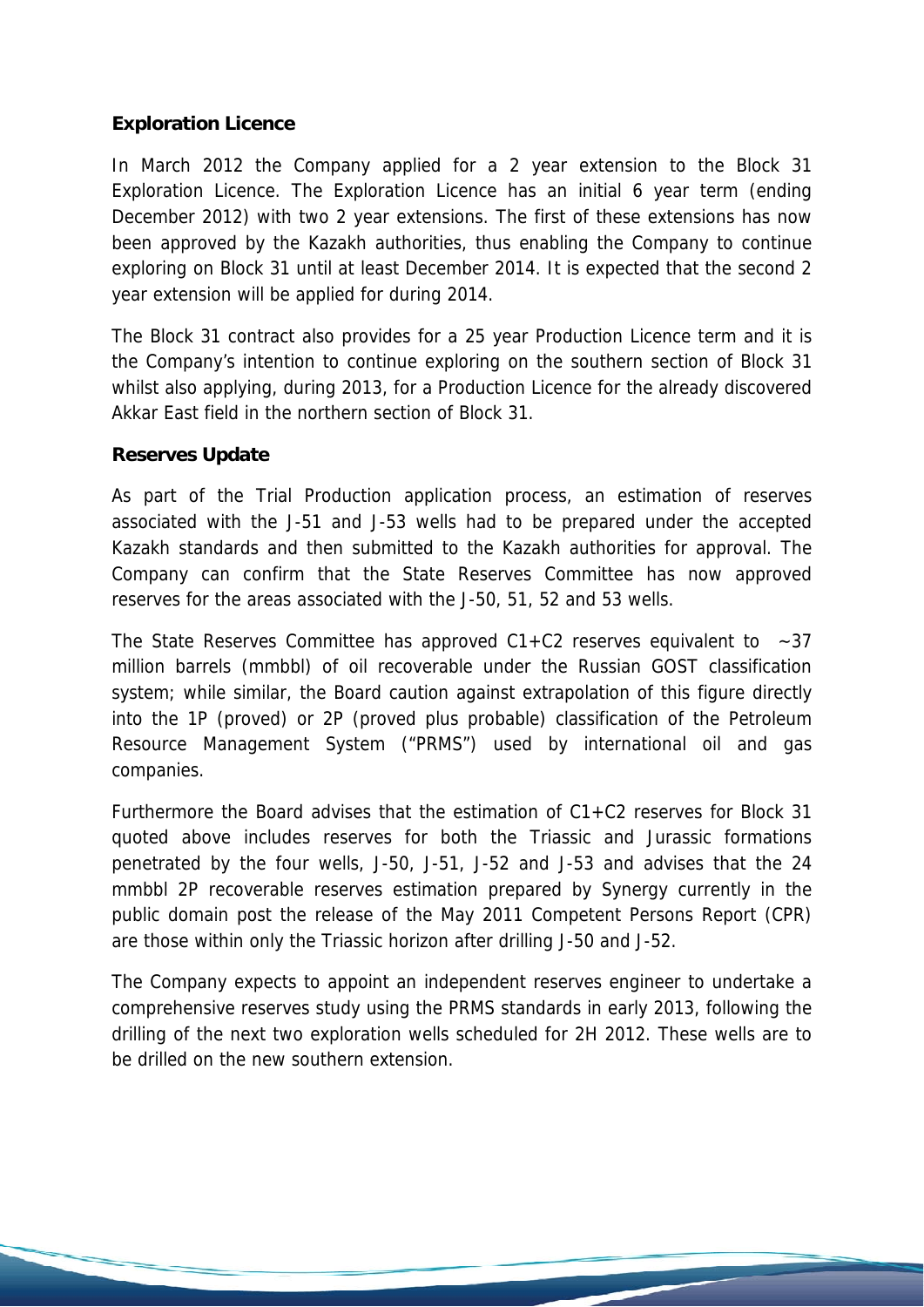## **J-53 Well**

The J-53 well is the Company's fourth exploration well and the first of its two 2012 commitment wells on Block 31. The well is located 2.8 km southeast of the J-52 well and increases the known areal extent of the Akkar East field.

The J-53 well reached a total depth of 3,113m on 21 January 2012. During the subsequent 3 month testing period, the J-53 well was fracture stimulated and exhibited a flow regime with only periods of intermittent production, recovering oil and water. Initially the unstable flow regime was thought to be the result of flowing back completion fluids into the well bore which inhibited the natural flow of oil from the reservoir.

Further analysis of the chemical composition of the recovered water and pressure transient data indicates that during the frac and acid stimulation work carried out on J-53 during its completion, the zone from 2,996m - 2,999m propagated a fracture down to penetrate the oil water contact.

The resultant water influx from this 3m zone has impacted the overall performance of the well and the composition and quantity of the liquids produced. Selective water shutoff using a permeability modifier has been determined as the most effective way to isolate the water within this zone such that the flow of hydrocarbons is able to take place uninhibited and not reduce the overall productivity of the mid Triassic formation.

## **J-53 Forward Plan**

The forward plan for J-53 is to apply to the Kazakh authorities to get permission for an extension to the already completed 3 month testing period such that the workover of J-53 well can be undertaken and the well flow tested for a reasonable period of time, determining a stabilized flow rate of hydrocarbons.

Post this work, and assuming success, the well will then be shut in and an application will be submitted to the relevant regulatory authorities for the well to be put onto a Trial Production Licence, similar to the application also being submitted for the J-51 well.

Further updates on the performance of the J-53 well will be provided to shareholders in due course.

Any questions on this update should be directed to the Company.

**ENDS**